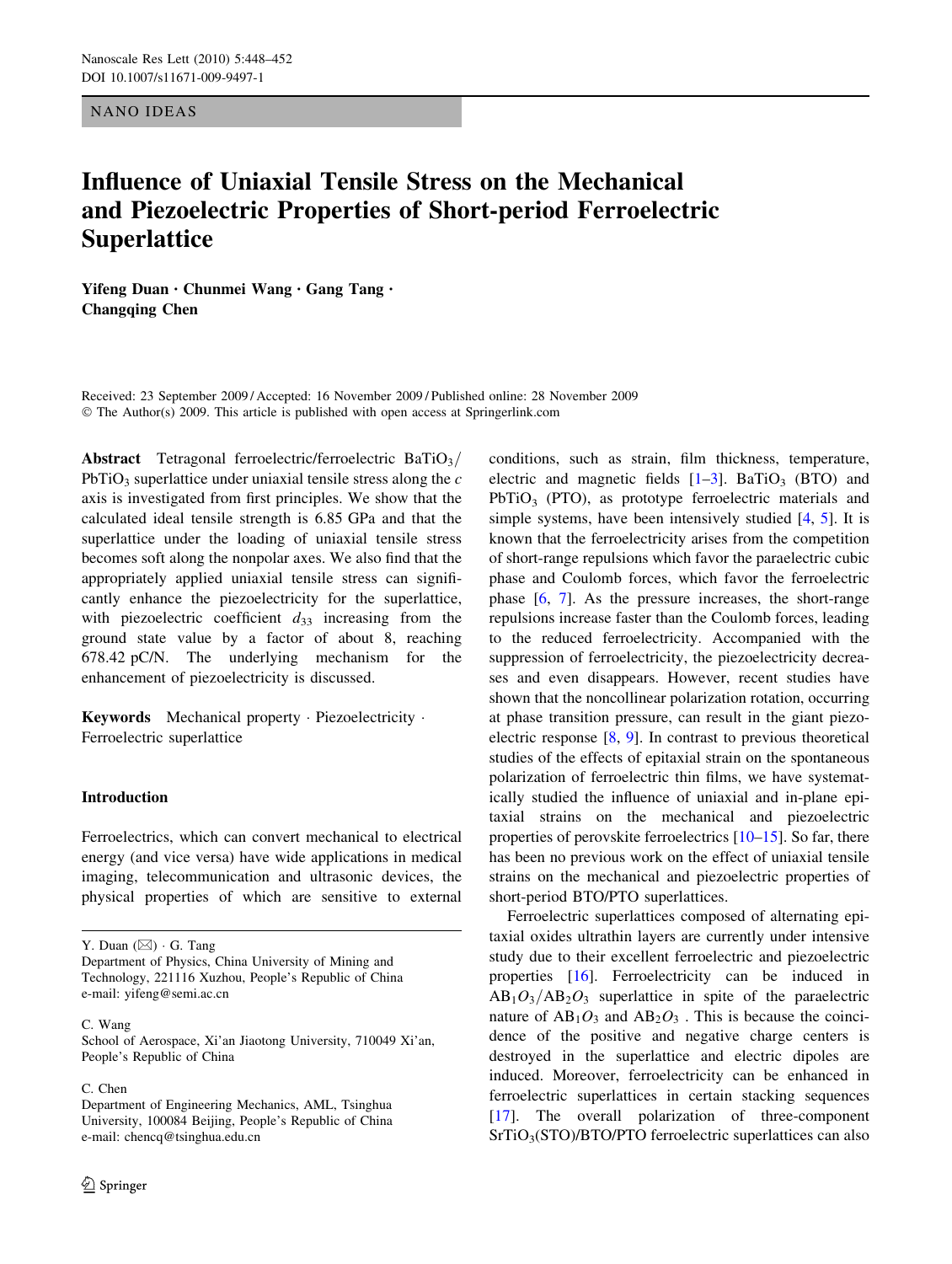be improved by increasing the number of BTO and PTO layers [[18\]](#page-4-0). Thanks to the periodic nature, it is possible to study the effect of uniaxial or biaxial strains on the properties of ferroelectric superlattices from first principles.

In this work, we perform total energy as well as linear response calculations to study the effect of uniaxial tensile stress along the c axis on the mechanical and piezoelectric properties of short-period BTO/PTO superlattice. We show the mechanical properties by calculating the ideal tensile strength, elastic constants and valence charge density at different strains. We also show the influence of uniaxial stress on the piezoelectricity. To reveal the underlying mechanisms, we study the effects of uniaxial tensile stress on the atomic displacements and Born effective charges, respectively.

# Computational Methods

Our calculations are performed within the local density approximation (LDA) to the density functional theory (DFT) as implemented in the plane-wave pseudopotential ABINIT package [[19\]](#page-4-0). To ensure good numerical convergence, the plane-wave energy cutoff is set to be 80 Ry, and the Brillouin zone integration is performed with  $6 \times 6 \times 6$ k-meshpoints. The norm-conserving pseudopotentials generated by the OPIUM program are tested against the allelectron full-potential linearized augmented plane-wave method [[20,](#page-4-0) [21\]](#page-4-0). The orbitals of Ba  $5s^25p^66s^2$ , Pb  $5d^{10}6s^26p^2$ , Ti  $3s^23p^63d^24s^2$  and O  $2s^22p^4$  are explicitly included as valence electrons. The dynamical matrices and Born effective charges are computed by the linear response theory of strain type perturbations, which has been proved to be highly reliable for ground state properties [\[22–24](#page-4-0)]. The polarization is calculated by the Berry-phase approach [\[25](#page-4-0)]. The LDA is used instead of the generalized gradient approximation (GGA) because the GGA is found to overestimate both the equilibrium volume and strain for the perovskite structures [[26\]](#page-4-0). The piezoelectric strain coefficients  $d_{iv} = \sum_{\mu=1}^{6} e_{i\mu} s_{\mu\nu}$ , where **e** is the piezoelectric stress tensor and the elastic compliance tensor s is the reciprocal of the elastic stiffness tensor c (Roman indexes from 1 to 3, and Greek ones from 1 to 6).

In the calculations, a double-perovskite ten-atom supercell along the  $c$  axis is used for the tetragonal shortperiod BTO/PTO superlattice. The primitive periodicity of tetragonal structure with the space group P4mm is retained, which is more stable in energy than the rhombohedral structure. For the tetragonal perovskite structure compounds BTO and PTO, the equilibrium lattice parameters are  $a(BTO)=3.915 \text{ Å}, c(BTO)=3.995 \text{ Å}, a(PTO) =$ 3.843 Å and  $c(PTO) = 4.053$  Å, which are slightly less than the experimental values of 3.994, 4.034, 3.904 and



Fig. 1 The sketch of short-period ferroelectric superlattice with its atomic positions

4.135 Å, respectively  $[13, 14]$  $[13, 14]$  $[13, 14]$  $[13, 14]$ . A sketch of ground state short-period BTO/PTO superlattice with its atomic positions is shown in Fig. 1.

To calculate the uniaxial tensile stress  $\sigma_{33}$ , we apply a small strain increment  $\eta_3$  along the c axis and then conduct structural optimization for the lattice vectors perpendicular to the c axis, and all the internal atomic positions until the two components of stress tensor (i.e.,  $\sigma_{11}$  and  $\sigma_{22}$ ) are smaller than 0.05 GPa. The strain is then increased step by step. Since  $\sigma_{11} = \eta_1(c_{11} + c_{12}) + \eta_3c_{13}$ , the elastic constants satisfy  $\eta_3/\eta_1 \approx - (c_{11} + c_{12})/c_{13}$  under the loading of uniaxial tensile strain applied along the  $c$  axis, where the strains  $\eta_i$  are calculated by  $\eta_1 = \eta_2 = (a - a_0)/a_0$  and  $\eta_3 = (c - c_0)/c_0$ , with  $a_0 = 3.897 \text{ Å}$  and  $c_0 = 7.859 \text{ Å}$ being the lattice constants of the unstrained superlattice structure. We have examined the accuracy of our calculations by studying the influence of different strains on the properties of BTO and PTO, respectively [[12–15\]](#page-4-0).

#### Results and Discussion

Figure [2](#page-2-0)a shows the uniaxial tensile stress  $\sigma_{33}$  as a function of strain  $\eta_3$ . The relation between strains  $\eta_1$  and  $\eta_3$  is shown in the inset, which satisfy  $\eta_3$  > -2 $\eta_1$ . The stress  $\sigma_{33}$ increases until reaching its maximum value of 6.85 GPa with increasing strain, indicating that the calculated ideal tensile strength is 6.85 GPa for the superlattice, which is the maximum stress required to break the superlattice. Figure [2](#page-2-0)b shows the elastic constants as a function of stress  $\sigma_{33}$ , which reflect the relation between stress and strain. What is the most unexpected is that the constant  $c_{33}$ first decreases until reaching its minimum value at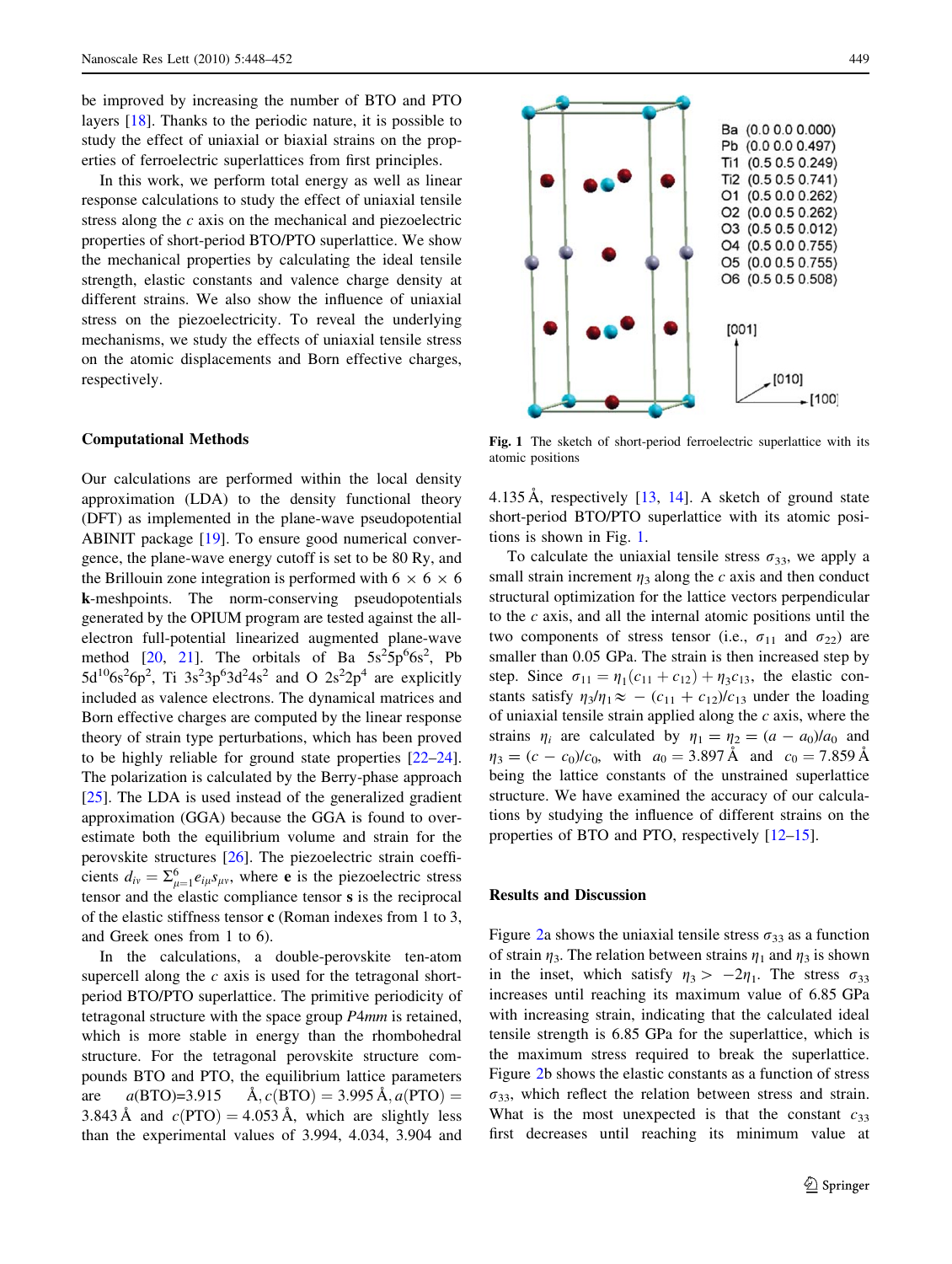<span id="page-2-0"></span>

Fig. 2 a Uniaxial tensile stress as a function of tensile strain  $\eta_3$ , and the inset reflects the relation between strains  $\eta_3$  and  $\eta_1$ . **b** Elastic constants as a function of stress  $\sigma_{33}$ 

 $\sigma_c = 3.26$  GPa and then gradually increases, promising a large electromechanical response at  $\sigma_c$  [[27\]](#page-4-0). The minimum  $c_{33}$  corresponds to the minimum slope of the curve of Fig. 2a at  $\sigma_c$ . Other elastic constants, especially  $c_{11}$ , always decrease with increasing  $\sigma_{33}$ , indicating that the superlattice under the loading of uniaxial tensile stress along the c axis becomes soft along the nonpolar axes.

To illustrate the change of chemical bonds with uniaxial tensile stress, Fig. [3](#page-3-0)a and b are plotted to show the valence charge density along the  $c$  axis in the (100) and (200) planes of the superlattice at equilibrium, maximum piezoelectric coefficient and ideal tensile strength, respectively. The Pb  $-$  O<sub>4</sub>, Ba  $-$  O<sub>1</sub>, T<sub>1</sub><sup>-O<sub>1</sub></sub> and T<sub>1<sup>2</sub>-O<sub>4</sub></sub> bond lengths</sup></sub></sup> are not sensitive to the uniaxial tensile stress along the  $c$ axis, suggesting that the orbital hybridizations between these atoms are not sensitive to the uniaxial strain, whereas the  $Ti_1-O_3$  and  $Ti_2-O_6$  bonds elongate remarkably with increasing stress. Following the evolution of the charge density, we find that the weak  $Ti<sub>1</sub>-O<sub>3</sub>$  bond starts to break first, followed by the  $Ti_2-O_6$  bond. After the bond breaks, the system converts into a planar structure with alternating layers. On the other hand, Fig. [3a](#page-3-0) and b show that the valence charge density becomes more and more unsymmetrical with the uniaxial tensile stress increasing, indicating the increase in polarization. To confirm this, we have directly calculated the relations between the

polarization and the uniaxial tensile stress with the Berryphase approach.

Figure [4a](#page-3-0) shows the polarization as a function of uniaxial tensile stress. For the ground state superlattice, the calculated spontaneous polarization of 0.29  $C/m^2$  is less than the theoretical value of  $0.81$  C/m<sup>2</sup> of ground state PTO, but slightly larger than the value of  $0.28$  C/m<sup>2</sup> of tetragonal BTO (the other theoretical value is  $0.26 \text{ C/m}^2$  [[28\]](#page-4-0)), which supports the conclusion that the sharp interfaces suppress the polarization in short-period BTO/PTO superlattices [\[28](#page-4-0)]. As the stress  $\sigma_{33}$  increases, the polarization dramatically increases with the maximum slope appearing at  $\sigma_c$ , indicating that the ferroelectric phase becomes more and more stable with respect to the paraelectric phase. Figure [4](#page-3-0)b shows the variation of piezoelectric coefficients with stress  $\sigma_{33}$ , which are calculated by the linear response theory. The piezoelectric coefficients all increase with increasing  $\sigma_{33}$ and reach their maximum values at  $\sigma_c$ , indicating that the appropriately applied uniaxial tensile stress can enhance the piezoelectricity for the superlattice. The piezoelectric coefficient  $d_{33}$  of ground state superlattice is 86.36 pC/N, which is slightly less than the value of 103.18 pC/N of PTO, but much larger than the value of 36.43 pC/N of BTO. Under the loading of uniaxial tensile stress applied along the c axis,  $d_{33}$  is increased from its ground state value by a factor of about 8, reaching 678.42 pC/N for the superlattice. From previous calculations  $[14]$  $[14]$  $[14]$ , we know that the uniaxial tensile stress can only enhance  $d_{33}$  of PTO to the maximum value of 380.50 pC/N. The enhancement of piezoelectricity is supported by the conclusion of uniaxial tensile stress dependency of elastic constant  $c_{33}$  (see Fig. 2b). Note that the polarization under uniaxial stress remains along the  $\langle 001 \rangle$  direction and that the piezoelectric coefficients reflect the slope of polarization versus stress curves. The enhancement of piezoelectricity corresponds to the maxi-mum slope of the curve of Fig. [4](#page-3-0)a at  $\sigma_c$ , it is the change of magnitude of polarization that leads to the enhancement of piezoelectricity.

To reveal the underlying mechanisms for the abnormal piezoelectricity, we study the effects of uniaxial tensile stress on the Born effective charges and atomic displacements, respectively (see Fig. [5a](#page-3-0), b). Since the atomic displacements and polarization are all along the  $c$  axis, only charges  $Z_{zz}^*$  contribute to the polarization. The uniaxial tensile stress reduces the effective charges, which remain almost constant when  $\sigma_{33} > \sigma_c$ . The charges  $Z_{zz}^*$  of  $O_1$  and  $O<sub>4</sub>$  atoms are much close to their normal charges, so does the case of Ti atoms when  $\sigma_{33} > \sigma_c$ , whereas  $Z_{zz}^*$  of  $O_3$  and  $O<sub>6</sub>$  atoms are anomalously large compared with their normal charges, suggesting the strong orbital hybridization between  $Ti_1$  (and  $Ti_2$ ) 3d and  $O_6$  (and  $O_3$ ) 2p states (see Fig. [3](#page-3-0)b). Note that the Ba atom is fixed at (0, 0, 0) during the first-principles simulations. The displacements of O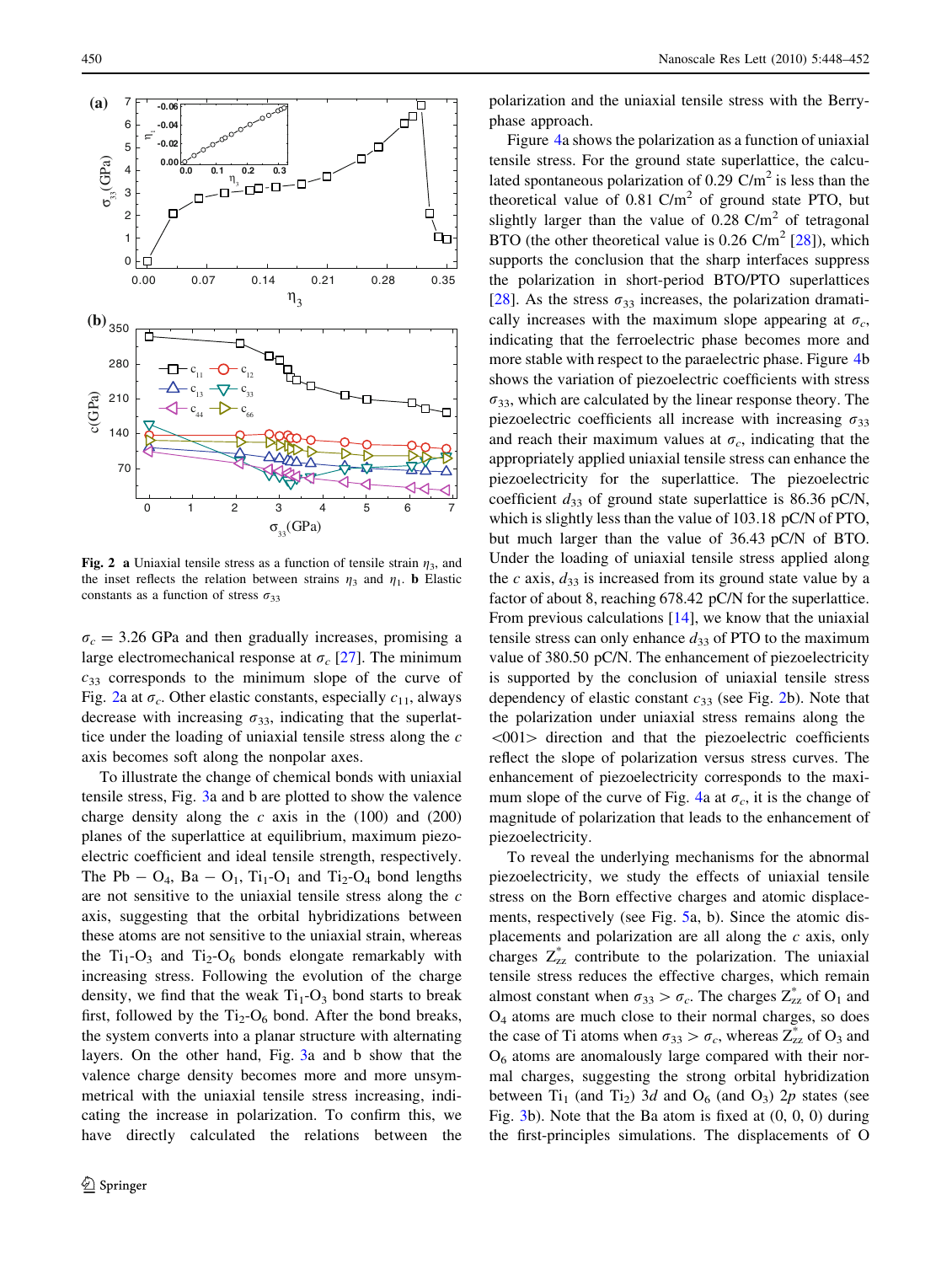<span id="page-3-0"></span>

Fig. 4 Uniaxial tensile stress dependence of a polarization and **b** piezoelectric coefficients (i.e.,  $d_{31}$  and  $d_{33}$ )

atoms, which are much larger than those of Pb and Ti atoms for a broad range of stress, are greatly enhanced as the stress  $\sigma_{33}$  increases, especially near  $\sigma_c$ , leading to the drastic increase in polarization. It is concluded that as the

Fig. 5 a Born effective charges  $Z_{zz}^{*}$  and b atomic displacements along the  $c$  axis (in  $c$  units), relative to the centrosymmetric reference structure, as a function of uniaxial tensile stress

stress  $\sigma_{33}$  increases, the atomic displacements are so greatly enhanced that the overall effect is the increase in polarization, even though the magnitudes of  $Z_{zz}^{*}$  decrease with the stress increasing.